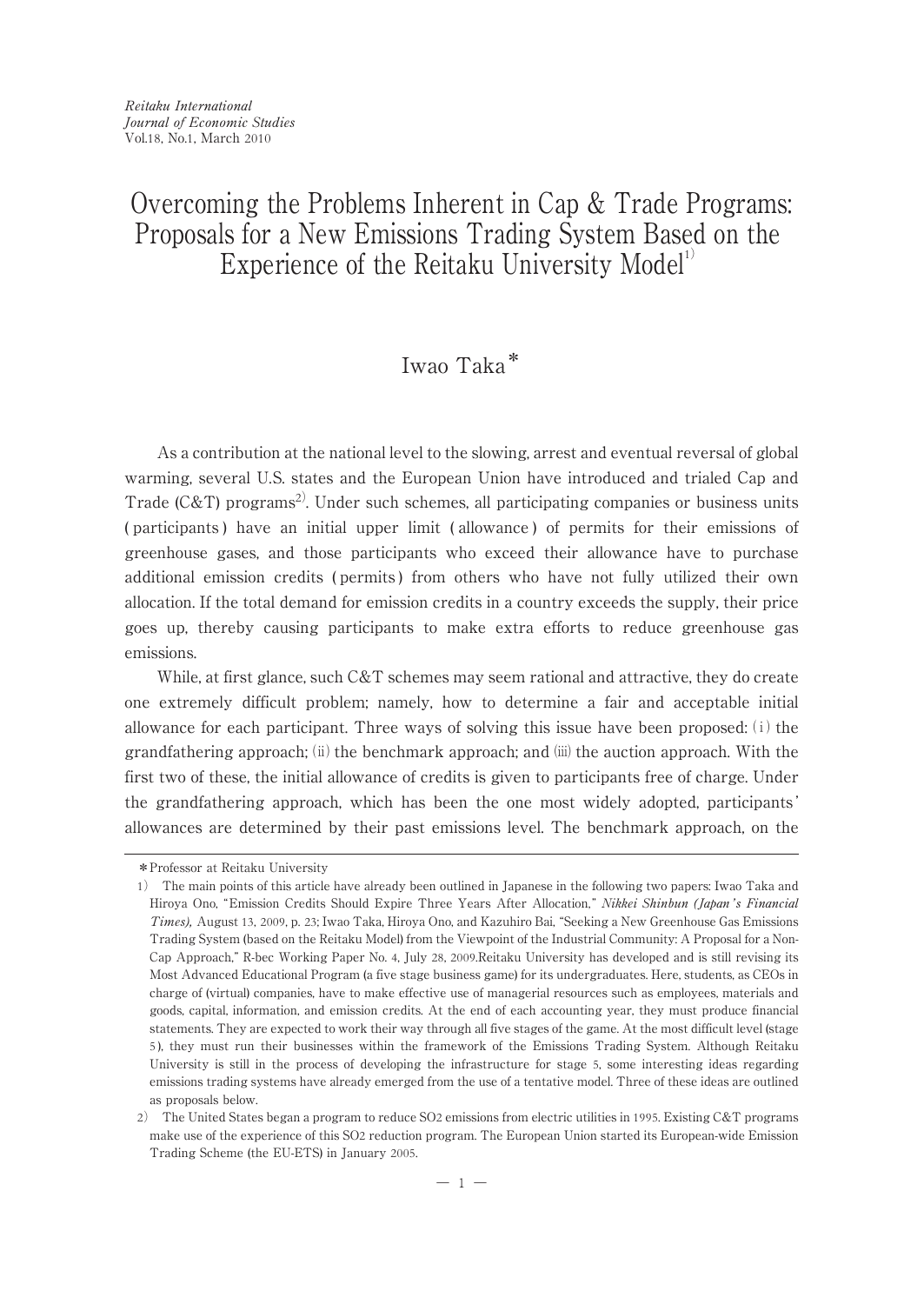## Reitaku International Journal of Economic Studies

other hand, assumes that, by their nature, some industrial sectors emit more greenhouse gases than others, and it therefore varies the allowance according to the sector to which the participant belongs. With the auction approach, there is no free or predetermined initial allocation; rather, the first step is for participants to buy as many credits as they wish by bidding for them at auction.

None of these three solutions has proved fully satisfying or convincing to date. One perceived inequity of the grandfathering approach is that participants who have already been working to reduce emissions might get a lower allowance than those who have made no effort at all in the past. So in Japan, for example, in order to mitigate this unfairness, the Tokyo Metropolitan Government has proposed a modification under which participants choose several consecutive past years and use the average of these to determine their initial allowance. Yet even this approach does not solve the fundamental problem posed by C&T and so the Japan's central government is still in fact groping for a new greenhouse gas emissions trading system, while trialing the voluntary and tentative C&T launched by the Ministry of Environment. The auction approach has not proved a compelling alternative here either, because a different kind of unfairness is seen to be inherent in it, in that richer participants can afford to drive up the price of credits at auction at the outset and so disadvantage companies with smaller financial resources.

To solve this problem of how to determine a fair initial allowance for all participants, and to strengthen the incentive for them to sustain their drive to reduce their emissions, three proposals are made below. They are based on the assumption that participants are either manufacturers who consume electricity and fossil fuels during the production process, or power companies who generate electricity for supply to others. These participants will be referred to henceforth as manufacturers or consuming participants, so as to differentiate them from other players (such as brokers and financial institutions) whose purpose is to make and sell emission credits. It should also be noted that the greenhouse gas emissions of consuming participants like power companies are calculated only in respect of the electricity consumed during their own operations and the losses of it sustained during transmission; the electricity they actually supply for the consumption of households and other institutions is not set against the account of the power companies themselves.

## **<Proposal 1>**

The first proposal is that every year the central government allocates a year's worth of emission credits to each participant at a fixed price. The price of each credit is determined in the light of the CER (Certified Emissions Reduction) price. Since the CER contains within itself default risks, emission credits offered by the government are usually more expensive than CER's.

If emission credits were to be allocated for free, it can easily be imagined that all manufacturers or consuming participants would, before entering into the C&T scheme, seek to emit the greatest volume of greenhouse gases they could in order to claim the highest upper limits, in the expectation of thereby getting more credits. They might even use any political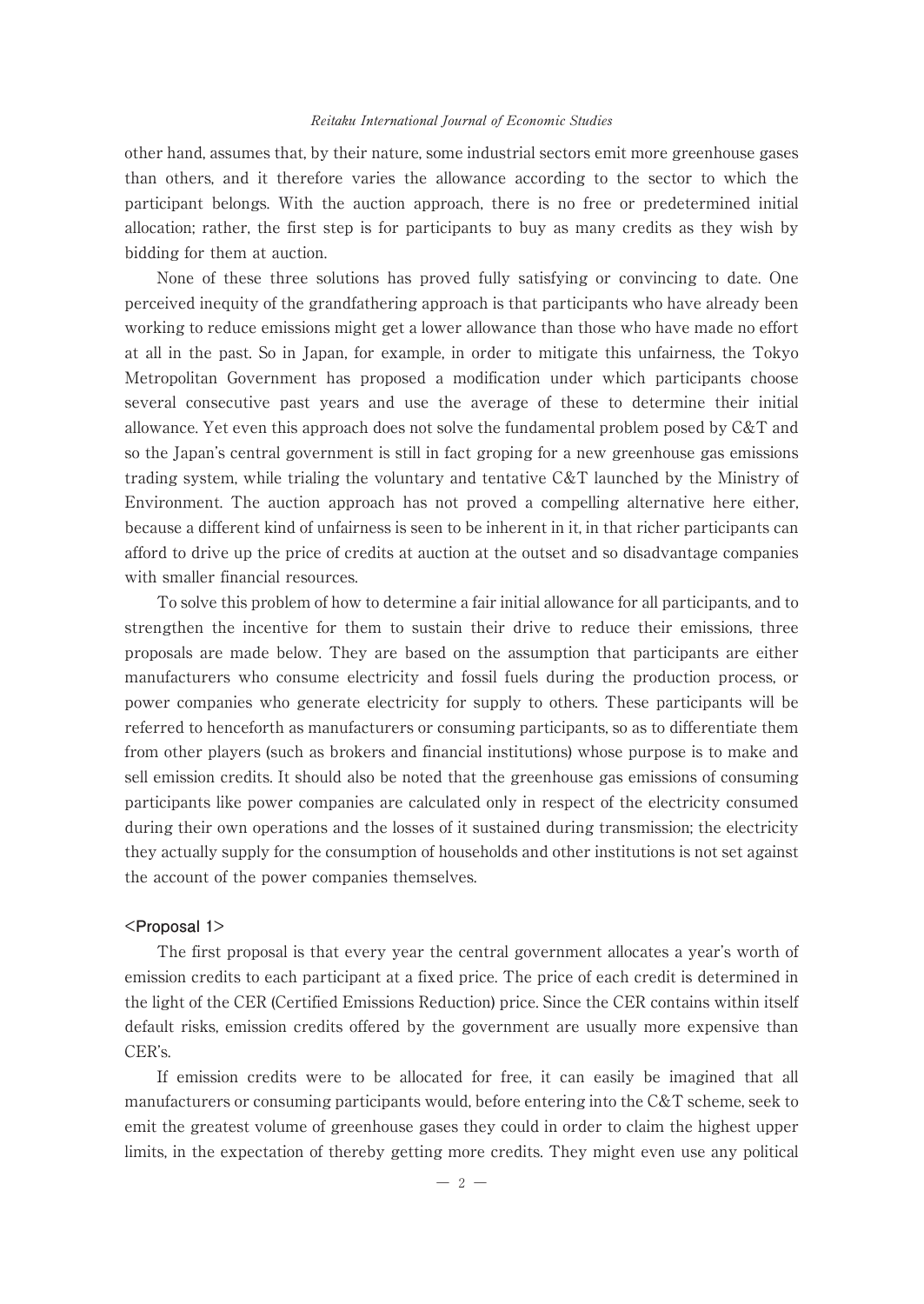#### Overcoming the Problems Inherent in Cap & Trade Programs

influence they possessed in pursuit of this goal. To avoid this absurdity, therefore, the first point is that the emission credits offered by the government must be paid for.

Nonetheless, if the government suddenly charged companies for what they have long been using for free, most of them would go out of business. To prevent this, it is suggested here that the government should provide emission credit reimbursements to all participants depending upon how many credits (both domestic credits and CER's) they have actually used during their activities <sup>3</sup>).

Although at a later stage the reimbursement rate would be lowered, for the time being it would be fixed at a high level.

Another point that the government needs to note when putting this proposal into practice is that since some participants might report lower gas emissions than their actual ones, the government must impose strict conditions on them to establish effective emissions calculating procedures and internal control systems.

## **<Proposal 2>**

The second proposal is to define the accounting procedures to be used by manufacturers or consuming participants in a way that enables them to trace the close relationship between the level of greenhouse gas emissions and the costs accrued by manufacturing, marketing, managerial operations and the like, thus promoting a clear understanding of this relationship.

Players like brokers and financial institutions treat emission credits (such as CER's) as products (i.e. inventory articles for sale). But when manufacturers or consuming participants purchase emission credits from the government for their operations, it is more rational to treat such credits as materials/parts or stored items (i.e. inventory articles for consumption), because this enables manufacturers or consuming participants to trace in detail the dynamic relationship between business activities, gas emissions, and accrued costs.

On the basis of the experience of the EU-ETS, the International Financial Reporting Interpretations Committee  $(IFRIC)^4$  issued guidance in 2003 on how emission credits are to be treated financially within the framework of the IFRS ( International Financial Reporting Standards ). Soon after doing so, however, the IFRIC withdrew this guidance, since some members had pointed out inconsistencies in  $it^{5}$ . In Japan, in response to the voluntary and tentative C&T scheme launched by the Ministry of Environment, the Accounting Standards Board of Japan (ASBJ) revised the practical standards on emission credits in June 2009. But

<sup>3</sup>) Prof. Tatsuyoshi Saijo of Osaka University has suggested the government should offer reimbursements to participants depending on how many credits they have purchased. Tatsuyoshi Saijo et al., Policies for Global Warming: How to Design An Emissions Trading System (in Japanese), Nikkei Shinbun, 2006. The proposal above differs from this in arguing that reimbursement should be made in proportion not to the total volume of credits purchased by participants, but to the volume of their actual consumption.

<sup>4</sup>) The mission of the IFRIC is to reach consensus and to provide authoritative guidance on accounting practices.

<sup>5</sup>) According to its Agenda Papers (5B and 5Bi in December 2007), the IFRIC decided in 2002 to develop guidance on how to apply IFRS to cap and trade schemes like the EU-ETS, and in May 2003 it issued a draft interpretation entitled Emission Rights. Yet since emission trading schemes were not yet well established at that time, this draft (IFRIC 3 Emission Rights) was withdrawn in 2005. At the IASB Meeting held in December 2007, the Board decided to activate work on its Emissions Trading Schemes project. But in the absence of any authoritative guidance, several different accounting approaches have made their appearance.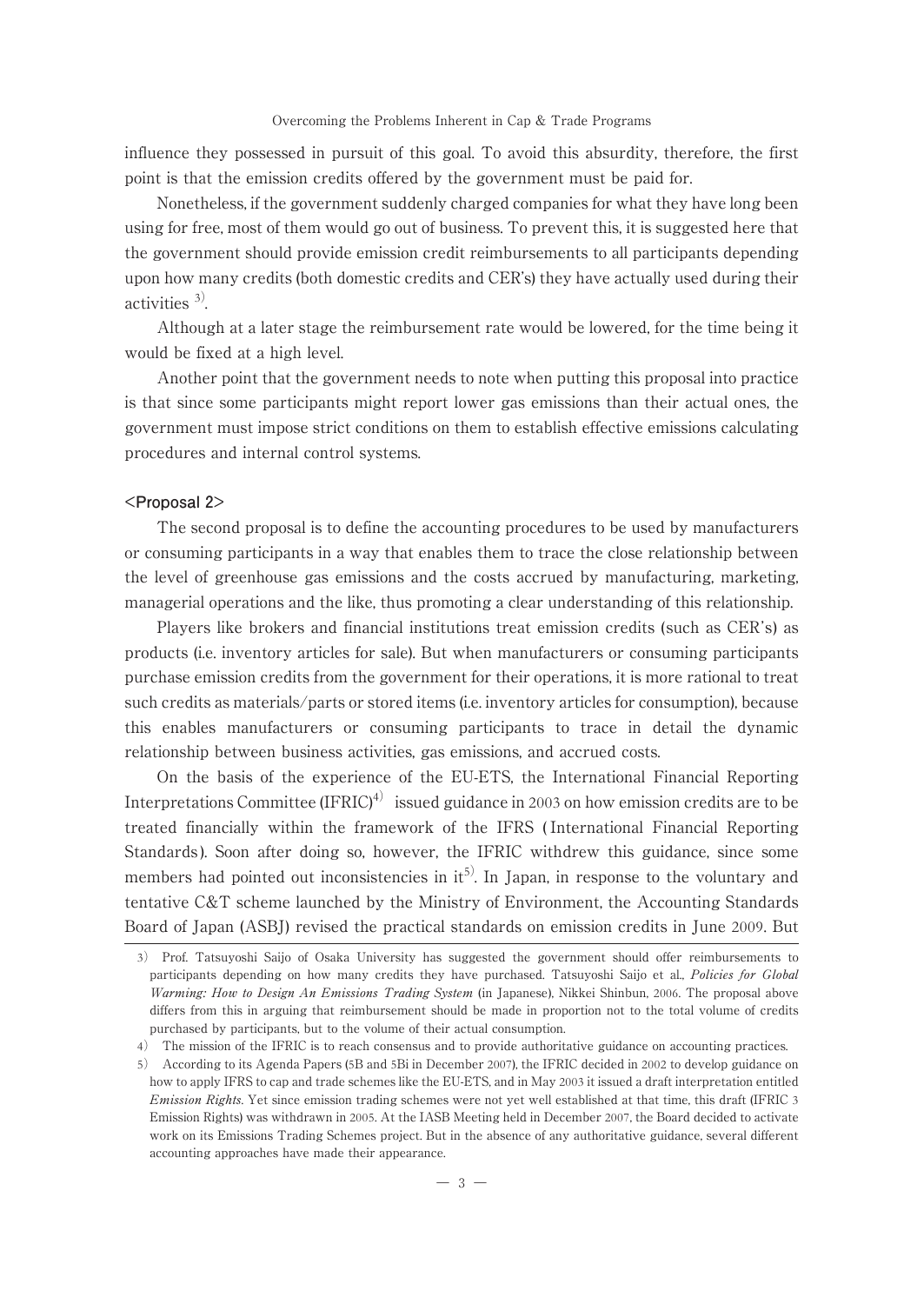## Reitaku International Journal of Economic Studies

because this voluntary C&T scheme is neither well established yet, nor fully supported by Japanese industry, those standards could easily be changed and revised in the near future<sup>6)</sup>.

It is true that credits could be treated as intangible fixed assets, but the emission credits purchased by manufacturers or consuming participants are basically consumed (turned into costs) within a single year. It is therefore reasonable to treat them as materials/parts or stored items, which have higher liquidity than fixed assets. There are various other reasons why it might be better for manufacturers or consuming participants to consider emission credits as inventory assets.

Manufacturing cars, for example, requires a variety of materials and parts, without any one of which the final product cannot be made. The same goes for emission credits. Manufacturing products consumes a certain amount of electricity and fossil fuels. So without emission credits, no final product can be made. In this sense, emission credits are to be considered as inventory assets for use in the manufacturing process, i.e. the assumption is that they are materials/parts to be turned into manufacturing costs.

Emission credits are also bound to decrease in the process of marketing and administrative activities. Take the situation where a company's sales department purchases a certain amount of engine oil as a stored item. Since its vehicles usually run on gasoline and need periodic oil changes, engine oil is also consumed in the course of the company's business activities. Exactly the same is true for emission credits. Selling products or managing a business requires the consumption of a certain amount of electricity and the like. For this reason, emission credits are to be considered as inventory assets for use in the course of marketing and administrative activities in proportion to total greenhouse gas emissions. In other words, they are treated as stored items to be turned into selling, general and administrative expenses.

Once this way of thinking is accepted, cost accruing processes can be traced using ordinary common sense. This traceability is extremely important if manufacturers or consuming participants are to be able to reduce greenhouse gas emissions in an accountable and rational manner.

## **<Proposal 3>**

The third proposal is to make the emission credits allocated by the government subject to expiry within a period of several years (the experience of the Reitaku Model suggests that a three year time period is reasonable and effective). This forces manufacturers or consuming participants to classify and manage emission credits based on the year in which they got them from the government.

With the EU-ETS, emission credits tend to be treated as financial products so that, within the commitment period during which the status of credits is kept consistent, participants can

<sup>6</sup>) On 23 June, 2009, the ASBJ issued its revised "A Practical Solution for the Tentative Treatment of Accounting Practices for Emission Trades" (PITF No.15). The purpose of this revision was to clarify accounting practices related to the voluntary and tentative Emissions Trading Scheme, but its emphasis was still on the Baseline and Credit approach rather than C&T.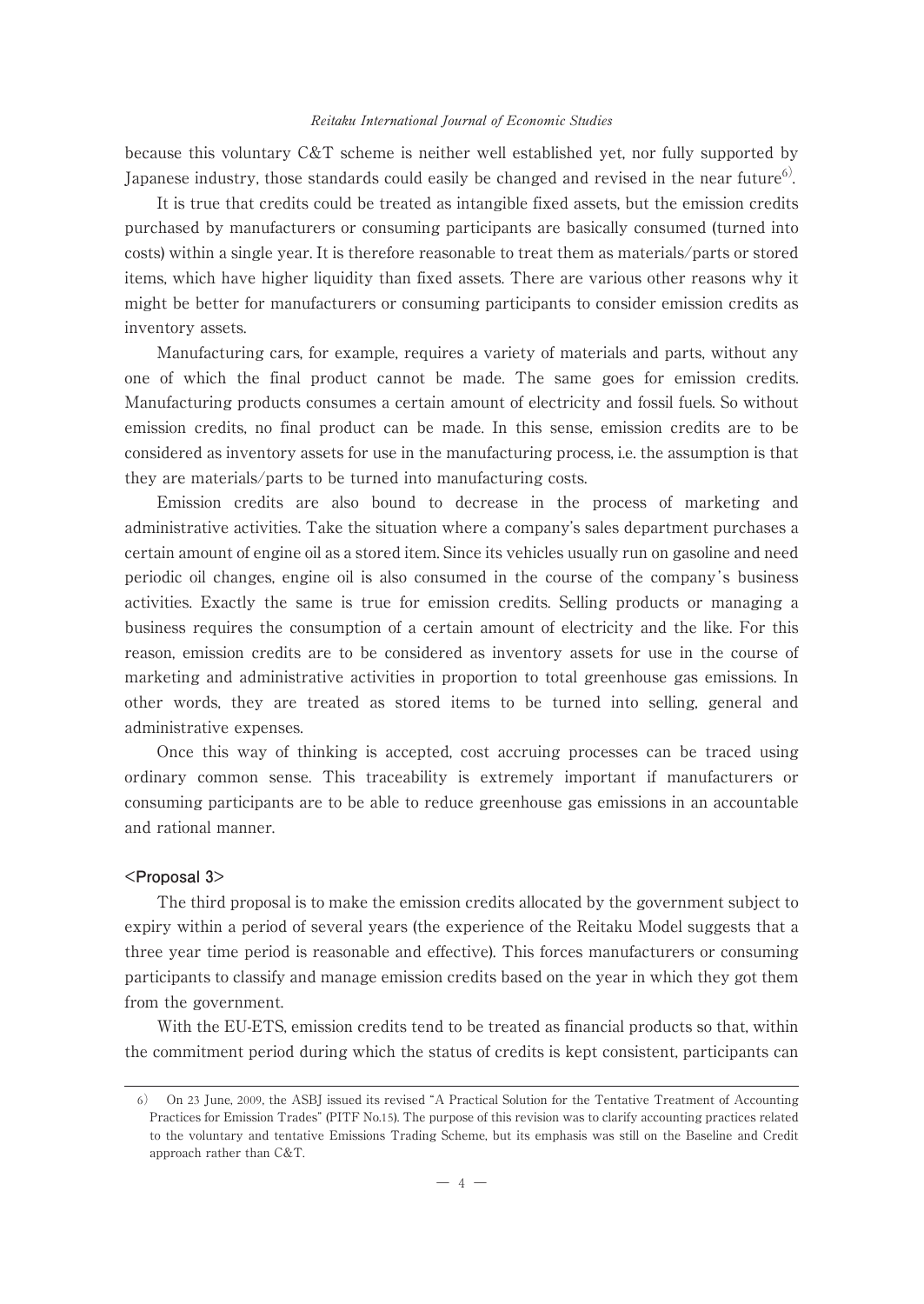#### Overcoming the Problems Inherent in Cap & Trade Programs

stock them in a similar way to depositing money in a bank. Yet from the viewpoint of the reduction of greenhouse gas emissions, this way of handling the matter has a serious flaw.

Setting a commitment period (say, of 5 years) from the year X to Y could, in fact, damage the motivation to reduce emissions. As noted above, any system that determines the upper limit ( allocation ) based upon the past levels of emissions runs into the problem that manufacturers or consuming participants who substantially reduce the level of their emissions in one commitment period risk being given a lower allocation in the next. Disadvantaging participants in this way would probably discourage them from making extra efforts to reduce emissions in the current period.

On the other hand, if the status of credits is fixed in perpetuity without any commitment period, credits become unlimitedly stockable assets with stable value in use. While this protects the motivation to reduce emissions, it also encourages manufacturers or consuming participants to get aggressively involved in trading emission credits like other players such as brokers do. As more manufacturers or consuming participants participate in such trade for profit, speculative financial activities like arbitrage dealings could spring up, and they, in extreme cases, might go beyond the bounds of what is acceptable.

Nonetheless, if emission credits are defined as depreciable assets that lose all value after three years, there is no need to discuss whether the status of credits should be fixed or whether the commitment periods should be extended. The advantages of making emission credits the target of speculative financial practices would also disappear.

It has already been proposed that credits should be treated like materials/parts or stored items (i.e. inventory articles for consumption). If this is accepted, the premise that emission credits should have indefinite validity cannot be sustained. In the case of fishery or water rights, one is not permitted to carry over shortfalls to the following year or years. This is because if those rights are considered stockable assets with indefinite validity, the intensive use of accumulated shortfalls could affect interests of other stakeholders and even destroy the delicate balance of the eco-system. Although such rights are not the same as emission credits, it is still possible for the government to abrogate the use and validity of credits, to the extent that the period does not disrupt the ordinary operations of manufacturers or consuming participants.

If the government adopts all the three proposals outlined above as a set (i.e. making credits paid inventory assets whose value expires within three years), a major problem inherent in C&T schemes can be easily solved. Once these proposals are adopted, manufacturers or consuming participants acting rationally will eventually discover their possible limits and will continue to lower them so as to reduce costs, so that the government will neither need to impose enforced limits on participants, nor need to set the commitment period (Therefore, it does not need to change conditions of the period).

In other words, unlike a system in which credits are allocated for free and participants are therefore likely to decide to acquire as many of them as possible, if credits must be bought and their validity expires after a certain period, participants will try to reduce the volume they purchase and in the normal course of events they will find the appropriate level of inventory,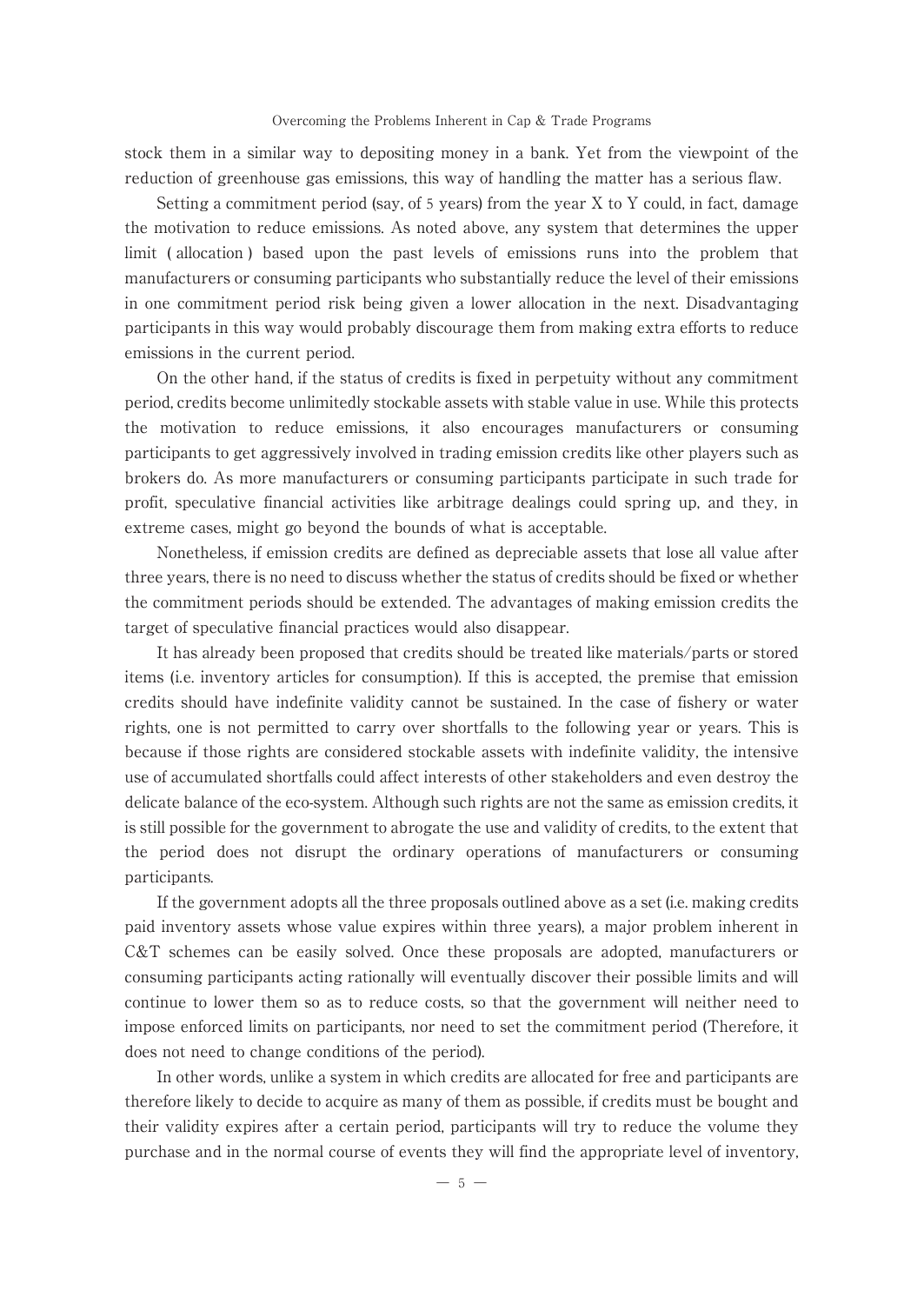#### Reitaku International Journal of Economic Studies

| Green  |     |       |                                | Yellow |                                |                       | Red         |       |                                |    |
|--------|-----|-------|--------------------------------|--------|--------------------------------|-----------------------|-------------|-------|--------------------------------|----|
|        | Ι   |       |                                | П      |                                |                       | Ш           |       |                                | IV |
| First  |     |       | Purchase Consume Carry Forward | Trade  |                                | Consume Carry Forward | Trade       |       | Consume Carry Forward Expire   |    |
| Year   | 600 | 450   | 150                            | 0      | 150                            | $\Omega$              |             |       |                                |    |
|        |     |       |                                |        |                                |                       |             |       |                                |    |
|        |     |       |                                | Green  |                                |                       | Yellow      |       |                                |    |
|        |     |       |                                | Ι      |                                |                       | π           |       |                                |    |
| Second |     |       |                                |        | Purchase Consume Carry Forward |                       | Trade       |       | Consume Carry Forward          |    |
| Year   |     |       |                                | 550    | 330                            | 220                   | $\mathbf 0$ | 220   | $\mathbf 0$                    |    |
|        |     |       |                                |        |                                |                       |             |       |                                |    |
|        |     |       |                                |        |                                |                       | Green       |       |                                |    |
|        | Τ   |       |                                |        |                                |                       |             |       |                                |    |
| Third  |     |       |                                |        |                                |                       |             |       | Purchase Consume Carry Forward |    |
| Year   |     |       |                                |        |                                |                       | 450         | 210   | 240                            |    |
|        |     | Total | Carry Forward                  |        | Total                          | Carry Forward         |             | Total | Carry Forward                  |    |
|        |     | 450   | 150                            |        | 480                            | 220                   |             | 430   | 240                            |    |

## **A Flow of Emission Credits (to Purchase, Consume, Trade, Carry Fowrad, amd Expire)**

since having excess stock is the last thing manufacturers or consuming participants generally want.

This is also of significance in the case of the EU-ETS, where participants have the incentive to sell their surplus credits to others at a higher price, thus leading to a reduction in total emissions. If the proposals made above are implemented in this scheme, participants would continuously try to lower the volume of credits they purchase so as to reduce total costs. In other words, this New Emissions Trading System reduces total emissions by providing participants with an incentive to refrain from buying credits. From the viewpoint of manufacturers or consuming participants, and for the purpose of reducing greenhouse gas emissions continuously, the method of offering incentives seems much better and more rational.

The possible workings of this are shown in detail above. For the sake of convenience, credits bought in the year 1 are colored green, those in year 2 yellow, and those in year 3 red.

Suppose, for example, that a manufacturer or consuming participant buys 600, 000 tons of emission credits at the start of year 1 and uses only 450, 000 tons during that year. If it does not sell the rest (150, 000 tons of credits) on the market, it carries forward the balance of the credits to year 2. At the start of year 2, the remaining 150, 000 tons of credits therefore become yellow.

At the start of year 2, the manufacturer or consuming participant buys an additional 550, 000 tons of emission credits. At this point, since it has 150, 000 tons of credits carried forward from the previous year, it now holds 700, 000 tons of credits in stock. During the year 2, it uses 480, 000 tons of them. Of these, it first uses up all its remaining 150, 000 tons of yellow credits, simply because if it does not do so, they will become red. It then consumes 330, 000 tons of credits out of the 550, 000 tons bought at the beginning of year 2. At the end of year 2, 220, 000 tons of credits remain, and at the start of year 3 these therefore become yellow.